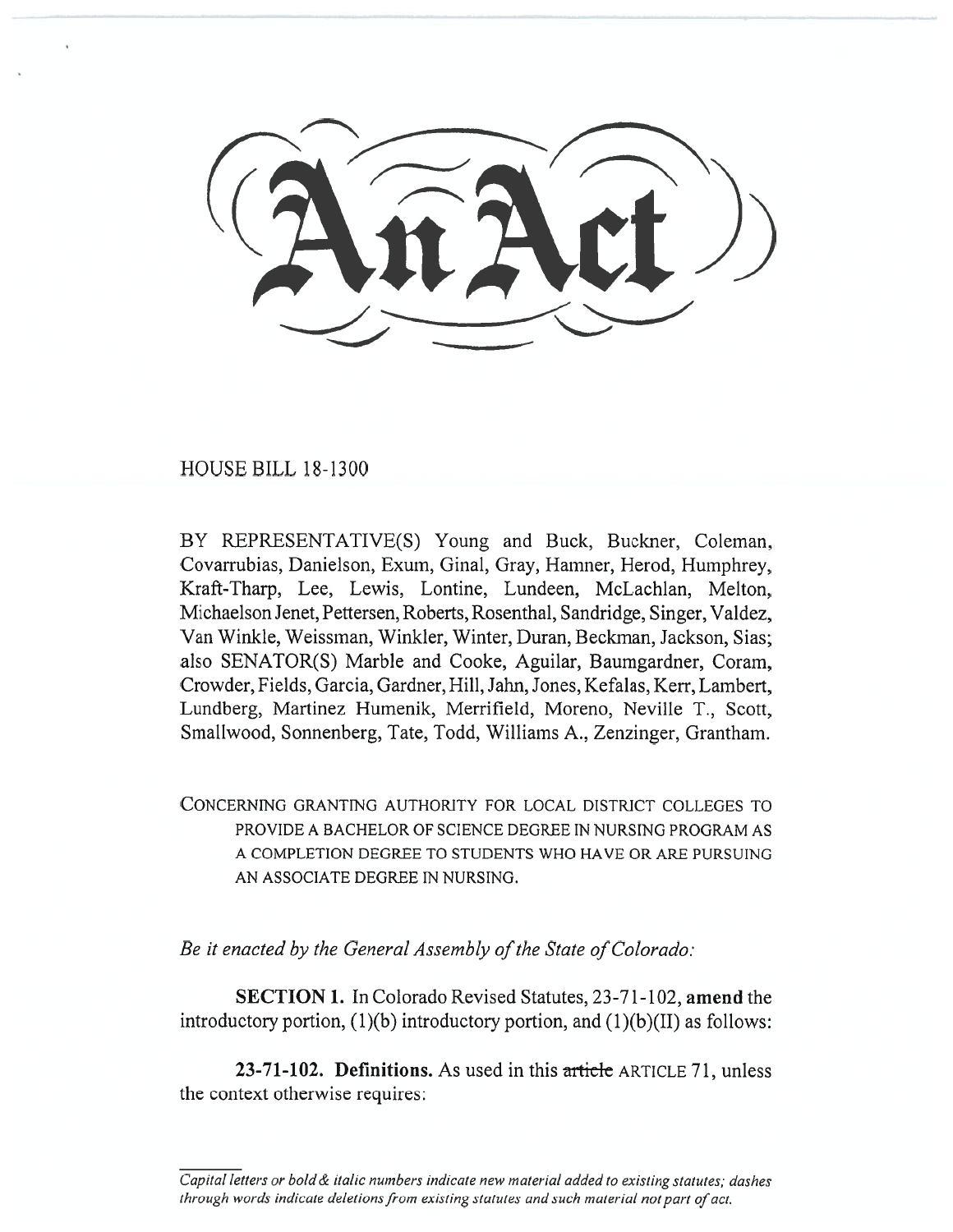(1) (b) Notwithstanding the provisions of paragraph  $(a)$  of this subsection  $(1)$  SUBSECTION  $(1)(a)$  OF THIS SECTION:

(II) Aims community college, in addition to its mission as a local district college, may also offer, AS ITS BOARD OF TRUSTEES DETERMINES APPROPRIATE TO ADDRESS THE NEEDS OF THE COMMUNITIES WITHIN ITS SERVICE AREA THAT ARE APPROVED BY THE COLORADO COMMISSION ON HIGHER EDUCATION PURSUANT TO THE CRITERIA SET FORTH IN SECTION 23-1-133 (2):

(A) Bachelor of applied science degree programs; as its board of trustees determines appropriate to address the needs of the communities within its service area that are approved by the Colorado commission on higher education pursuant to the criteria set forth in section 23-1-133 (2); AND

(B) BACHELOR OF SCIENCE DEGREE IN NURSING PROGRAMS AS A COMPLETION DEGREE TO STUDENTS WHO HAVE OR ARE PURSUING AN ASSOCIATE DEGREE IN NURSING.

**SECTION 2.** In Colorado Revised Statutes, 23-71-133, **amend** (1) and (3) as follows:

**23-71-133. Local district colleges - approval of baccalaureate degrees - attorney general to advise.** (1) When approving baccalaureate degrees for Colorado mountain ANY LOCAL DISTRICT college pursuant to the authority in section 23-71-102 (1), the Colorado commission on higher education shall make its determination based on the following criteria:

(a) Whether Colorado mountain THE LOCAL DISTRICT college can demonstrate workforce and student demand for the baccalaureate degree program by providing data;

(b) Whether Colorado mountain THE LOCAL DISTRICT college can demonstrate regional and professional accreditation requirements, when applicable, and compliance with those requirements as deemed appropriate at both the institutional and program levels;

(c) Whether Colorado mountain THE LOCAL DISTRICT college can demonstrate that its provision of the baccalaureate degree program is the

PAGE 2-HOUSE BILL 18-1300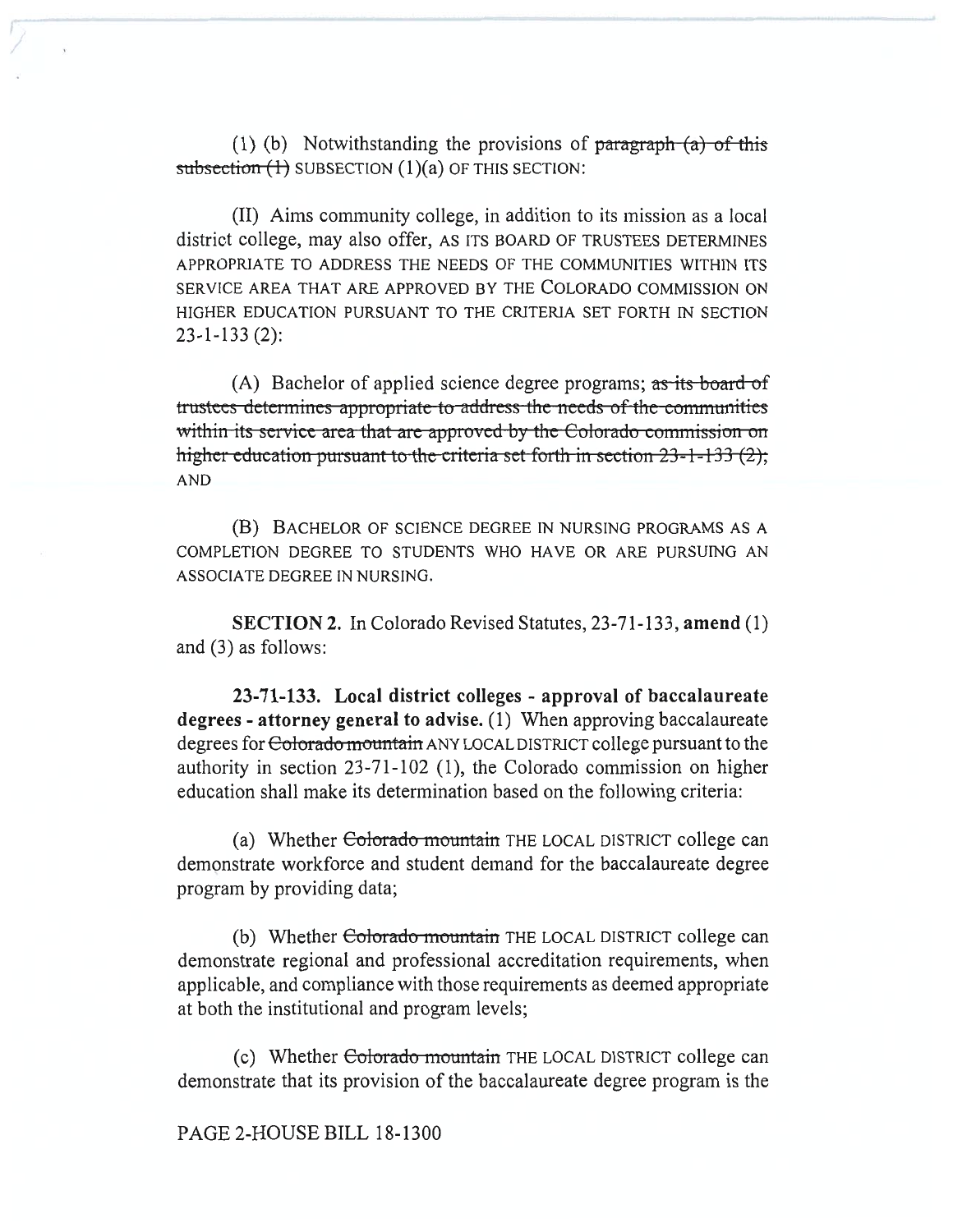most cost-effective method of providing the baccalaureate degree program in its service area; and

(d) Whether Colorado mountain THE LOCAL DISTRICT college can provide a cost-benefit analysis showing that the additional baccalaureate degree program will not create a negative impact for the LOCAL DISTRICT college or require additional state-appropriated **moneys** MONEY to operate.

(3) In accordance with the budget adopted by the board of trustees for Colorado mountain college pursuant to section 23-71-123 (1), Colorado mountain A LOCAL DISTRICT college may use any state-appropriated **moneys the-college** MONEY IT receives, in addition to any other revenues of the college, to operate any baccalaureate degree program that the Colorado commission on higher education approves pursuant to this section.

**SECTION 3. Act subject to petition - effective date.** This act takes effect at 12:01 a.m. on the day following the expiration of the ninety-day period after final adjournment of the general assembly (August 8, 2018, if adjournment sine die is on May 9, 2018); except that, if a referendum petition is filed pursuant to section 1 (3) of article V of the state constitution against this act or an item, section, or part of this act within such period, then the act, item, section, or part will not take effect unless